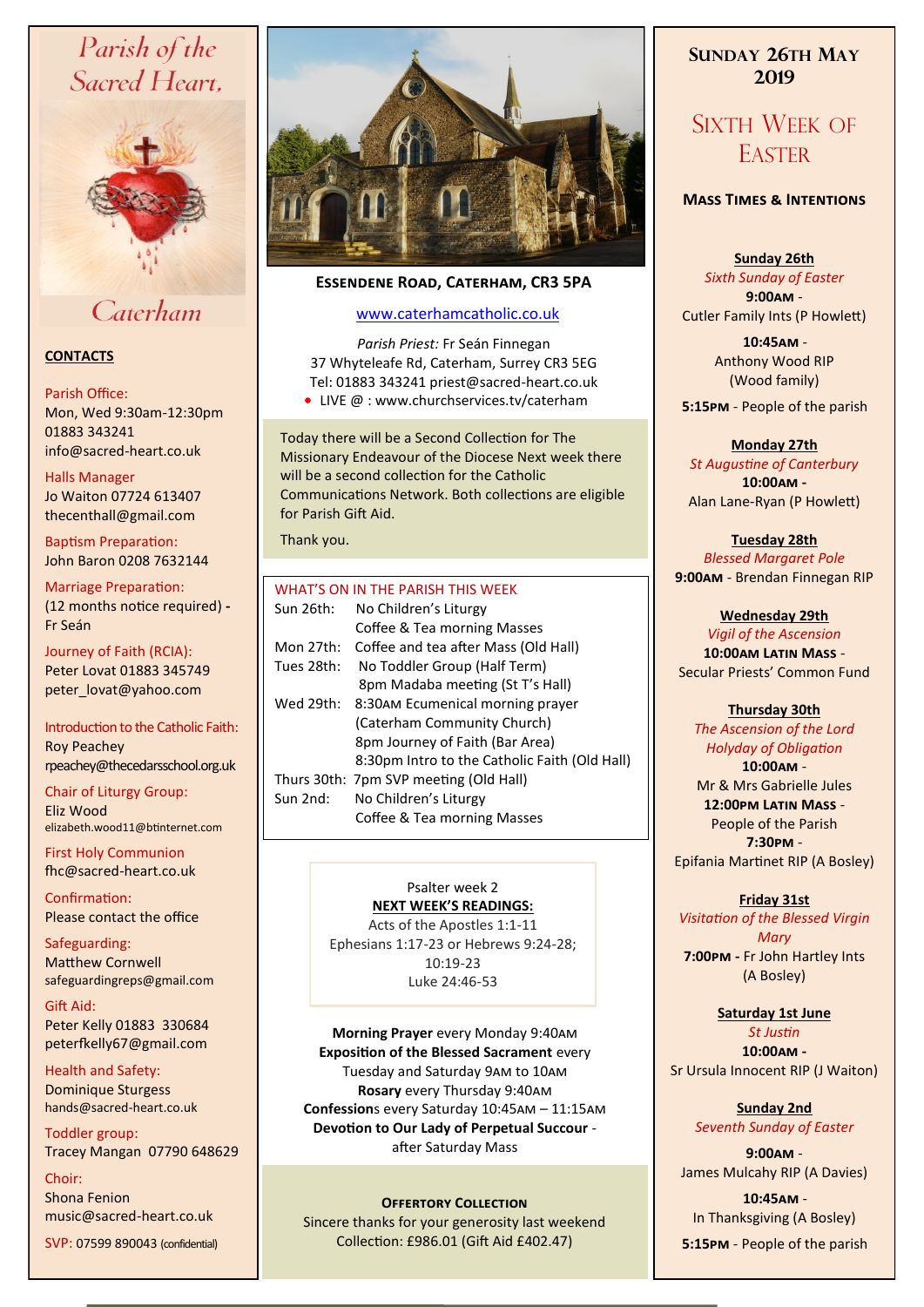# **B O O K S F O R A F R I C A**

A container holding almost 20000 used children's books will leave for Durban later in May. They are distributed to school libraries in Kwa-ZuluNatal. If you have books suitable for any age to 16yrs which you no longer want please leave them in bags or boxes by the door of the shop in the church porch. Need to have books collected or further information? Call 01883 348081

#### **B A P T I S M**



Joshua Hammond-Chand & Hallie Raine Mary Halcomb will be baptised here this weekend and next weekend.

Please keep them in your prayers.

## **W E D D I N G S**



Congratulations to Katherine Beaumont and Daniel Frith who will be married here this weekend.

#### **M E M O R I E S A N D P H O - T O S O F F R S C A R - B O R O U G H**

Fr Scarborough, our Parish Priest from 1955 until his retirement in 1979, was a most remarkable person. He played a significant part of our history. Parishioners and priests who knew him are decreasing in number, others have moved away. It is important to collect reminiscences and photos for our archives. Contributions will be acknowledged and photos/ documents returned after scanning. If you can help please contact Ann Lardeur on

adlann@furzebank.eclipse.co.uk or on 01883 349762

### **P R A Y E R R E Q U E S T S**

There is a book in the Sacred Heart chapel for your intentions. The book will be taken to the altar during exposition of the Blessed Sacrament on Tuesday and Saturday.



# **J O U R N E Y O F F A I T H**

This week (29th May) is half-term, and therefore we don't meet. Next week (5th June) is the first of two sessions when we look at the Mass in detail. These Journey of Faith evenings are open to everybody in the parish. Join us then!

#### **PARISH PLANT SALE**

A very big thank you to everyone who made our Plant Sale last Sunday such a success – the gardeners who produced healthy plants, the helpers who to set up the tables, sold the plants & cleared up after, and those who supported us by buying them. We have raised £530.50, a magnificent effort and a significant improvement on last year. We hope to build on this success, so look out for notices in the New Year. Moyra Brohier



#### **S V P**

#### **SVP Quiz Evening - Friday 14th June, 7.30pm - Centenary Hall**

Tickets will be on sale after all Masses on Sundays 19th and 26th May. Alternatively telephone the SVP number (07599890043) or email the Parish Office. They are priced at £10 each, to include fish and chips and homemade desserts. You can organise your own table of 8 or you will be welcome to join a table with others. If you would like to know more about the work of the SVP and how our funds are spent to support those in need locally, please pick up a copy of our Spring newsletter from the church porch.

#### **SVP outing to Penshurst Place - Friday 5th July**

The SVP are arranging a visit to beautiful Penshurst Place, near Tonbridge, Kent. We will leave Caterham at 9.30am and arrive back at about 4.00pm. The price of this trip is £16 and includes transport, coffee & cookie on arrival, and a guided tour of the house. There are a variety of lunch options: hot meal, snack or a picnic (weather permitting). Please note that lunch is not included in the price. If you would like to join the trip please put your name and telephone number on the clipboard list in the church porch. You will then be contacted about arrangements and payment. There are a limited number of places available, so please book early to avoid disappointment. If you would like to join the trip but the price is a concern to you, please call the confidential SVP tel. number (07599890043) or speak to any SVP member.

#### **C A F O D**

£655 was raised for the work of CAFOD, by those who participated in the 'small Lenten sacrifices for those in need' scheme. A big 'thank you' to all.

### S A C R E D H E A R T Y O U T H C L U B

Sacred Heart Youth Club is for all children in school years 3 to 6 inclusive. We usually meet on the first Friday of the month. We do all sorts of exciting things like hikes, discos, games nights, film nights, orienteering and even overnight stays at museums! To join, email at youthclubsacredheart@gmail.com

#### **M A D A B A N E W S**

We have recently had discussions with Fr Sean and we agreed the need to further develop our link with the Parish of St John the Baptist. We need more people to get involved to share the work involved. This need not be an onerous commitment. There will be a brief meeting for those interested on Tuesday 28th May at 8pm.Venue: The St Thomas' Hall. If possible please let us know if you will attend. Tel. 01883 348081 Mike Wood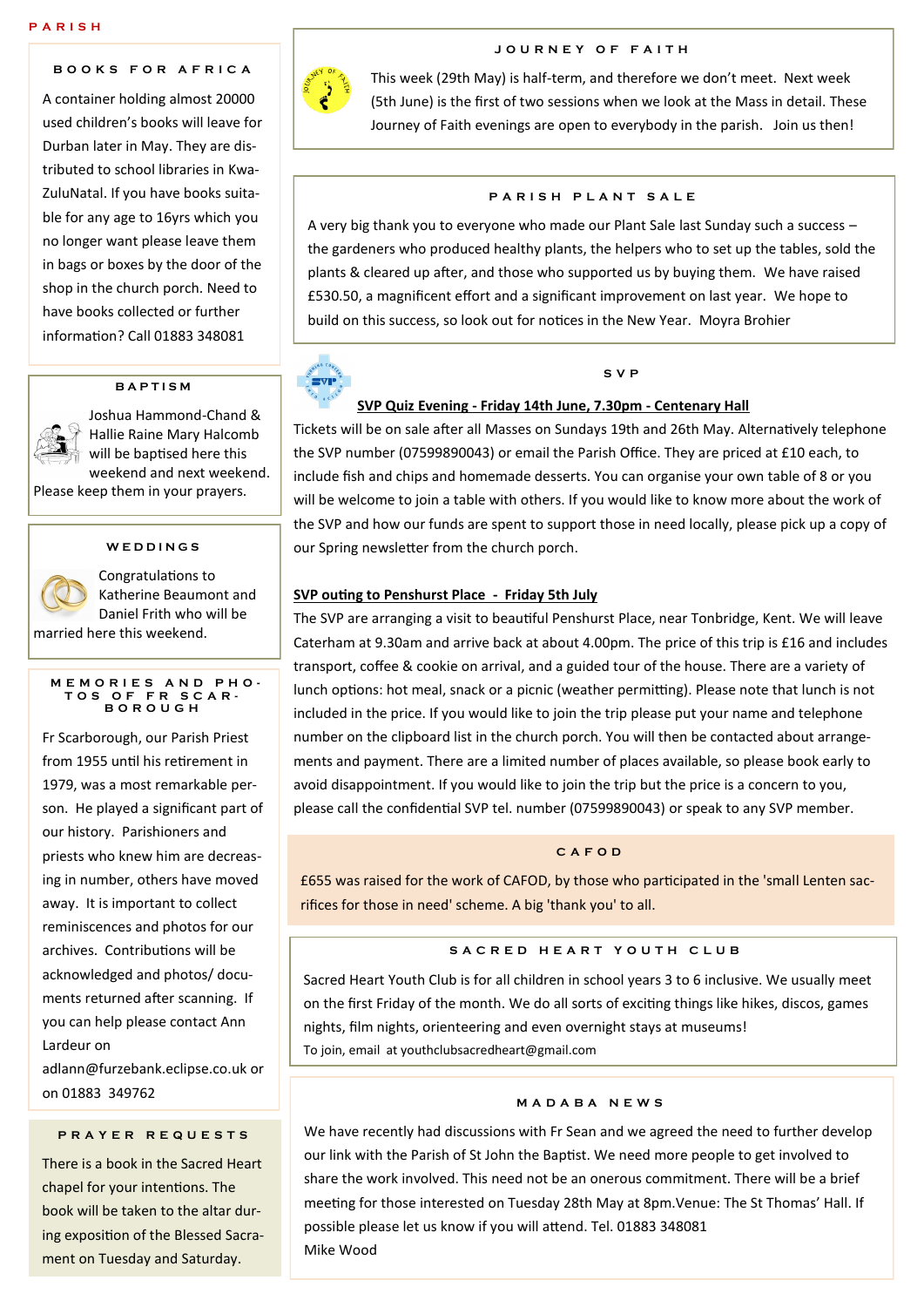

**Your Prayers are requested for the following people who are ill or housebound**: John Saunders; Helen Keogh; Daisy Hill; Christopher Browne; Krista Thompson; Jane Hill; Rosemary Whale; Pam Weaver; Jimmy Mullen; Margaret Robertson; Heather Tordimah; Jenny Rowen; Elizabeth Daley; Eileen, Mel & Rose Lattimore; Bryan Smith; Oliver Farrell; Seeta Pillay; Elise O'Connor, John Gilford, Chris Norman, Tabitha Harrison, Mary Wallace, Gina Waiton, Joe Kelly, Ian Lester, Fred Ardley, Charmaine Wise, Breda Sharpe, Richard Sowa, Val Williams, Emma Newton, Charley Lunn, Ursula Koh, Riche Ahearne, Enny Martin, Tony McCoy, Fr John Hartley, Fr Seán, Yvonne Perera, Joan Stocks, Dorothy McKenzie, Bosco Fernandes & Rosalind Bearcroft

### **G I F T A I D A N N U A L S T A T E M E N T S**

All donors who have opted for their annual Gift Aid statements by e-mail, these should be with you now. If you have not received yours, please check your 'Spam' folder as

they are coming from a different e-mail id this year. If it's not there, please contact the Parish Gift Aid Organiser. If you would like to opt-in for e-mail statements, please contact the Parish Gift Aid Organiser at peterfkelly67@gmail.com . Printed statements, for those who do not have an email statement, will be available for collection at all

Masses on Sunday 2nd June. Thank you to all Gift Aid donors for your generous support over the last year which has yielded more than £14,000 extra to the Parish.

**O F I N T E R E S T . . .**

#### **M A S S F O R D E A F A N D H A R D O F H E A R I N G**

The next monthly Mass will be held on Saturday June 1st at 1pm in St John the Evangelist, Springfield Road, Horsham, RH12 2PJ. Diocesan Coordinators and Communicators for Deaf and Hard of Hearing People: Mr Peter Booker and Mrs Maria Booker, c/o DABCEC, 4 Southgate Drive, Crawley, West Sussex RH10 6RP. Email: mag.booker@gmail.com . Mobile: 07970428601 (sms [text] only) Tel: Mr Jim Mortell on 01273 552159.

# **C A T H O L I C H I S T O R Y W A L K S**

*Richmond* Tuesday 18th June, 7pm . Meet at St Elizabeth's Church, The Vineyard. TW10 6AQ. Nearest station and Tube: Richmond. *The River and Tower* - Sunday 2nd and 16th June, 3pm. Along the river, across London Bridge, past HMS Belfast and across Tower Bridge, with Viking Raids and the Great Fire. Meet at Monument Station.

*Blessed John Henry Newman*  An evening of Prose and Poetry with Sarah de Nordwall on Monday 3rd June, 6.30pm , at the Church of the Most Precious Blood, Southwark. For this event only, booking is necessary: please email. *The City and Tower* Tuesday 4th June, 2.30pm. Through the ancient City of London. Meet at Monument Tube Station. *Annual Martyrs' Walk* Sunday

23rd June, 1.30pm. A devotional Walk following the route of the martyrs towards Tyburn, ending with Benediction at the Convent. Meet in the Churchyard of St Sepulchre-without-Newgate, EC1A 2DQ. Nearest Tube: St Paul's. *Westminster* Wednesday 26th June and 10th July, .30pm. Catholics, politics, and monarchy: Thomas More, Emancipa-

tion and more. Meet outside Westminster Cathedral. Nearest Tube: Victoria.

More walks on our website.

Contact: chwalkslondon@gmail.com or find us on Facebook or see catholichistorywalks.com Cost: £5. Walks may take up to 2 hours.

#### WORTH ABBEY: THE OPEN CLOISTER EVENTS:

Please see fliers in porch/notice board re the many events taking place over the summer. Please also visit https://worth.co.uk/

London SW Catholic Social Group is a group for Catholic adults (18 and over) to meet for regular social and networking events in a friendly and relaxed setting with the aim of making new friends, enjoying new experiences or just to socialise. We host a monthly social at a pub or restaurant in South West London as well as other events either in SW or Central London. We can be found on Facebook – 'London SW Catholic Social Group' or email - londonswcatholicsocial@gmail.com Upcoming events include Mass, Pub Lunch and Walk on 26th May and a trip to the Epsom Derby on 1st June. Please contact us for details.

# **A R U N D E L C A T H E D R A L F E S T I V A L O F C O R P U S C H R I S T I A N D C A R P E T O F F L O W E R S**

Free Entry. 9.30 am to 8 pm on Wednesday 19th and 9.30 am to 5.30 pm on Thursday 20th June. Solemn Mass and Procession to Castle at 5.30 pm on 20th. Refreshments in the Cathedral Centre. All welcome!

### **C R I M I N A L J U S T I C E R O A D S H O W**

Sat.13th July, 11 am to 3 pm, Cobham Parish. More details to come! Pilgrimage of Reparation and Consecration: Saturday 20th July, at West Grinstead. Mass at 12 noon.Bishop Richard will be attending during the afternoon. Please see poster.

# **N A T I O N A L G R A N D P A R E N T S' PILGRIMAGE TO WALSINGHAM**

Sunday 21st July, from 11 am. Mass with Bishop Peter Doyle (Northampton Diocese) at 12 noon. www.catholicgrandparentsassociation.org